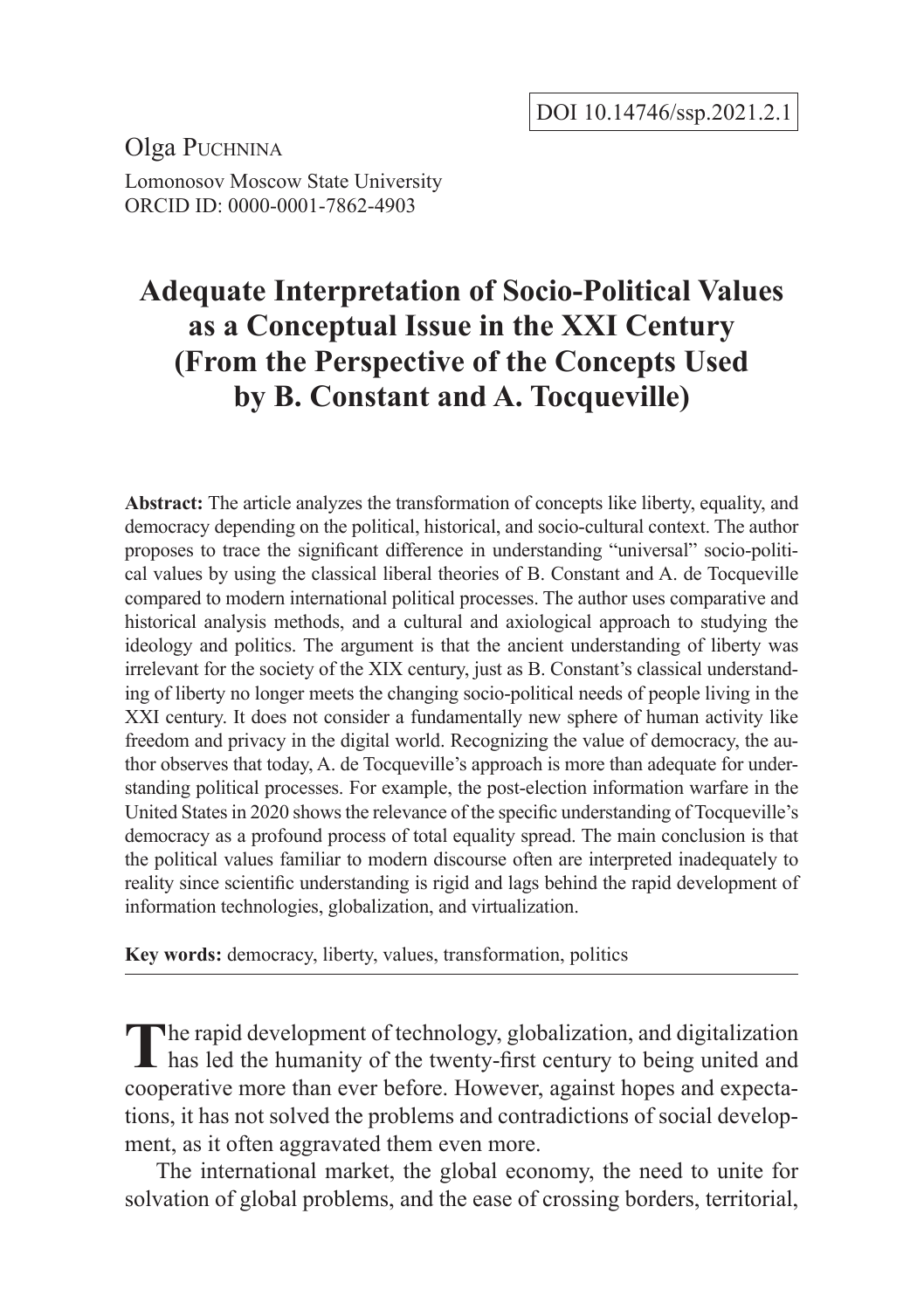linguistic, and cultural ones, have contributed to the spread and consolidation of an almost unified view of political culture, the goals and objectives of the socio-political development in the modern society. However, most political concepts claim to be universal, unique, and effective on a global scale. It is difficult to disagree that values such as liberty, justice, humanism, and democracy are fundamental for a modern person. These are the basic axiological coordinates of development and activity at the level of the state, international area, politics, and people's everyday lives.

However, in our opinion, there are several fundamental issues here. First, many modern researchers indicate that recognizing the universality of democratic values does not guarantee the growing socio-economic contradictions. On the one hand, the rejection of national, cultural, religious, and historical distinctiveness should have helped unite people with common ideas on increasing tolerance and reducing aggression, which resulted in nationalist and radical sentiments (Harrison, 2008, pp. 15–26). On the other hand, eliminating national and cultural features of the intellectual tradition has led to a significant semantic narrowing and impoverishment of concepts. For example, it has happened to the Russian understanding of liberty. As noted by researchers-philologists, before the XVIII century, in Russia, the central concept was "latitude" [vol'nost'], which was associated with privilege. However, later, the word liberty was "filled with new meanings, correlates with the emerging pan-European conceptualization of liberty as a universal right" (Varzin, 2011, p. 211).

Meanwhile, the dependence of real politics on the meaning of sociopolitical ideas adopted at the state and the ruling elite level is evident. It means that "it is important to evaluate the main socio-political concepts not only from a global perspective but also taking into account the national conditions of a particular country and their significance in the progressive development of society" (Tsaregorodtsev, Shirinyants, 2018, p. 64).

Secondly, even if we recognize such democratic values as liberty, equality, and justice as universal for all humanity, regardless of nationality, culture, and religion, it is evident that their interpretations strongly correlate with the historical context. Some researchers indicate that the "key concepts of the history of ideas do not have a priori supra-historical status but are 'indicators' and 'factors' of the cultural experience that they organize being themselves its outcomes" (Plotnikov, 2017, p. 49). It means "the issue of the historical and conceptual variability – to what extent we may discuss the history of the concept and whether there are other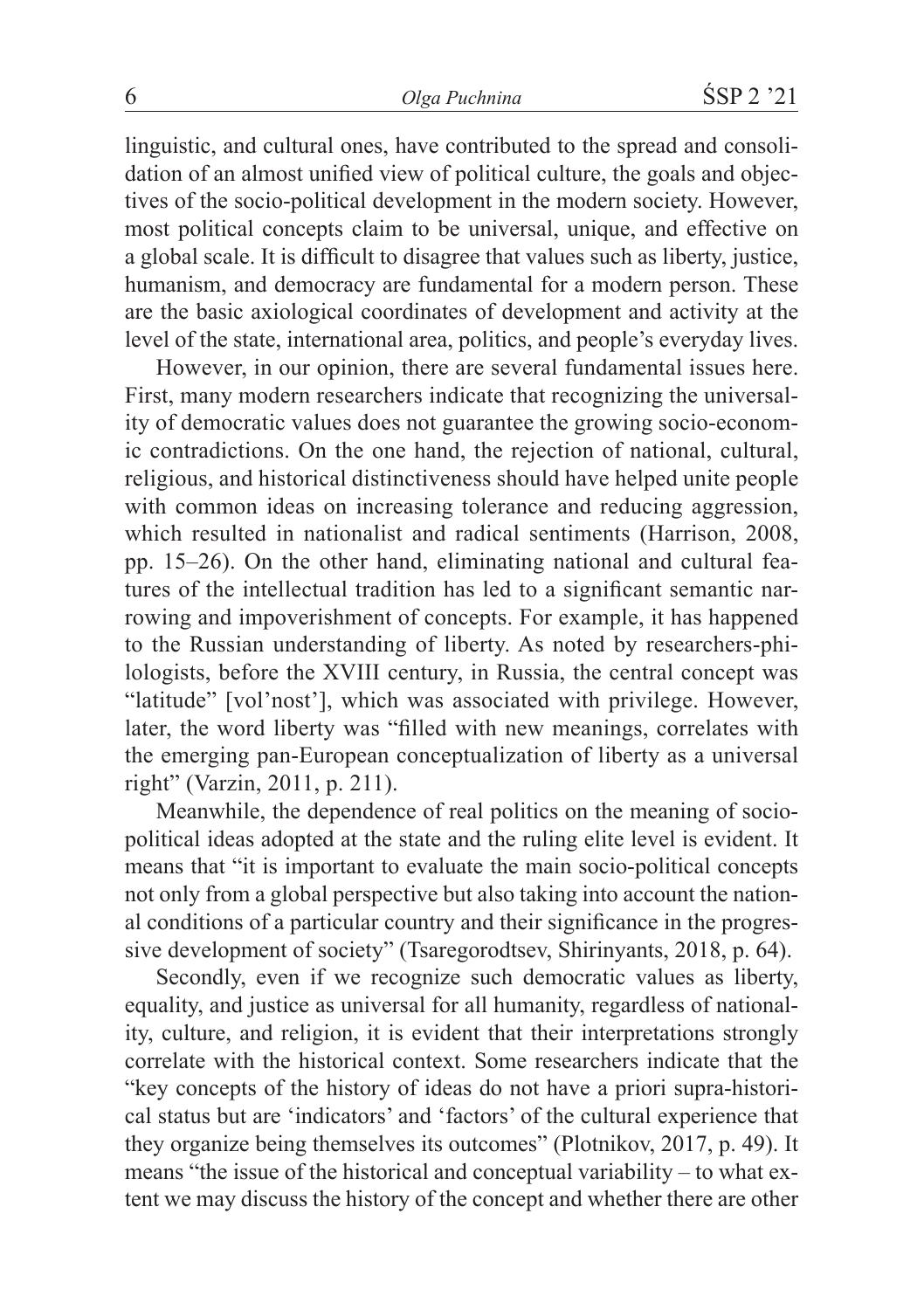ways to constitute the unity of this process in addition to its attribution to a single dictionary word" (Plotnikov, 2017, p. 49).

We want to dwell on this aspect in more detail because, despite the seemingly unified axiological discourse of modern society, the explicit content of values meant in each particular case is different. It creates a paradox when, in a single global world, speaking, conditionally, in one language – that is, using identical words, the meaning may be different. Consequently, it becomes difficult to achieve mutual understanding.

Undoubtedly, this problem did not arise in the XXI century. Many thinkers of earlier periods have highlighted such a disparity in the content and form of widely used socio-political concepts. Of course, almost every era of social development insists on its uniqueness of circumstances, conditions, and personalities. Moreover, in this regard, the temptation to deny the past's intellectual heritage, relevance, and predictive functions great. Even though it is precious for understanding the specifics of past epochs, it hopelessly is outdated in the new realities of the twenty-first century. However, despite the share of justice of this position, classical socio-political works can deliver a lot to understand the essence of current transformational processes.

### **"Liberty" eternal and unchangeable?**

The French philosopher, publicist, and politician Henri-Benjamin Constant de Rebecque (1767–1830) formulated the problem and negative socio-political consequences of the inadequate interpretation of values in the XIX century. As a representative of classical French liberalism and the author of the "textbook of liberty" (as it was called *The Course of Constitutional Politics*), Constant was also an active political figure in the most turbulent period of French history. He actively supported the Directory, drew up an Additional Act to the Constitution of Napoleon, received a seat in parliament after the restoration of royal power (Laboulaye, 1905). The main merit of Constant as a liberal theorist is not as much his original views as the generalization and systematization of the liberal ideas of that time (Callot, 1987). Constant's view on representative government and the protection of individual's rights and liberties remains relevant today. Furthermore, we still use Constant's classical definition of civil liberty, since it has become a modern practice.

Constant gave a lecture "The Liberty of Ancients Compared with that of Moderns" almost two hundred years ago in December 1819, which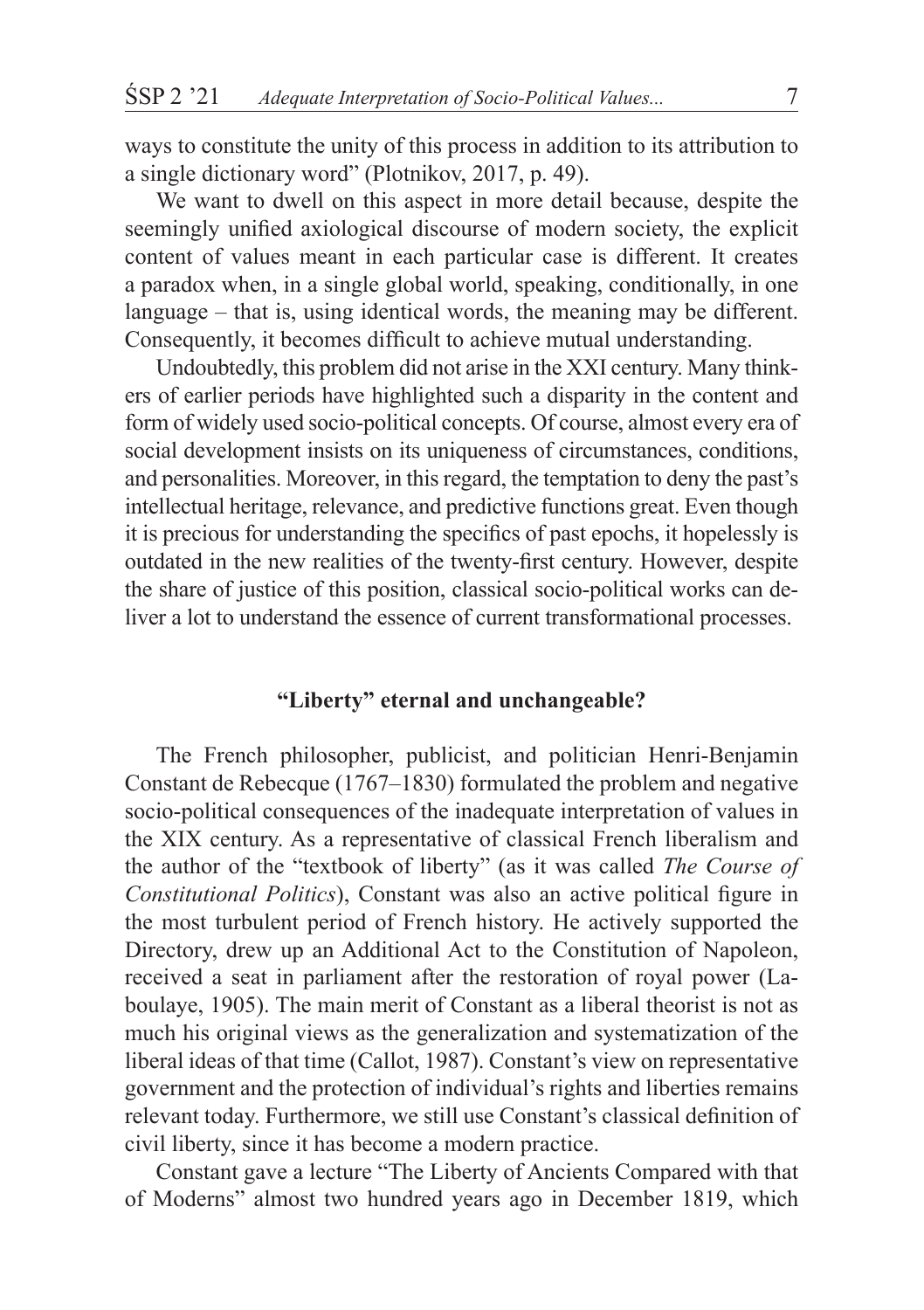later became famous. The main merit of this short essay is that Constant clearly and logically, in broad strokes, outlined the essence of main issues inherent to the political and public life of the post-revolutionary French (in fact, pan-European) society. Namely, that, despite the scale of political transformations and their "liberty-loving" pathos, they did not bring actual freedom and relief to the situation of French society. Constant sees the reason in an outdated understanding of the value of "liberty." The French revolution followed the polis' state model of Ancient Greece in the name of liberty. At the same time, it was supposed to solve the problems and meet the needs of a radically changed modern French society.

According to Constant, the ancient people understood liberty primarily as political liberty, which meant the collective exercise of the supreme power, that is, the discussion of war and peace issues, the conclusion of alliances with foreigners, the voting of laws, the passing of decisions (Constant, 1993, p. 101). However, at the same time, ancient people allowed the individual's complete subordination to the community's authority. "Personal independence does not extend to opinions, nor occupations, much less to religion. To be able to choose one's faith, an opportunity which we regard as one of our most precious rights would have seemed in ancient times a crime and a sacrilege. In matters that seem to us the most insignificant, the authority of the social organism dominates the will of individuals and oppresses it" (Constant, 1993, p. 102).

According to the philosopher, there was a fundamental transformation of the content while preserving the very concept of "liberty." For the modern man, liberty consists precisely of personal freedom and relatively limited participation in public life.

With a fair amount of self-confidence, Constant explains the reason for this transformation and outlines the fundamental changes in the social and political structure of the human community from the VIII century BC to the end of the XVIII century. Accordingly, the main differences between modern and ancient societies are the changing size of states, the displacement of the past continuous wars by trade activities, and the disappearance of the slavery (Tavadova, 2016).

These three factors, in turn, have had a decisive impact on the social and political structure, and daily life of a person. A significant development of modern states has made the individual almost invisible and has led to the representative institutions' development. As the adult male population and power source, military activity has given way to commerce, which with much lower costs allows to achieve the same outcome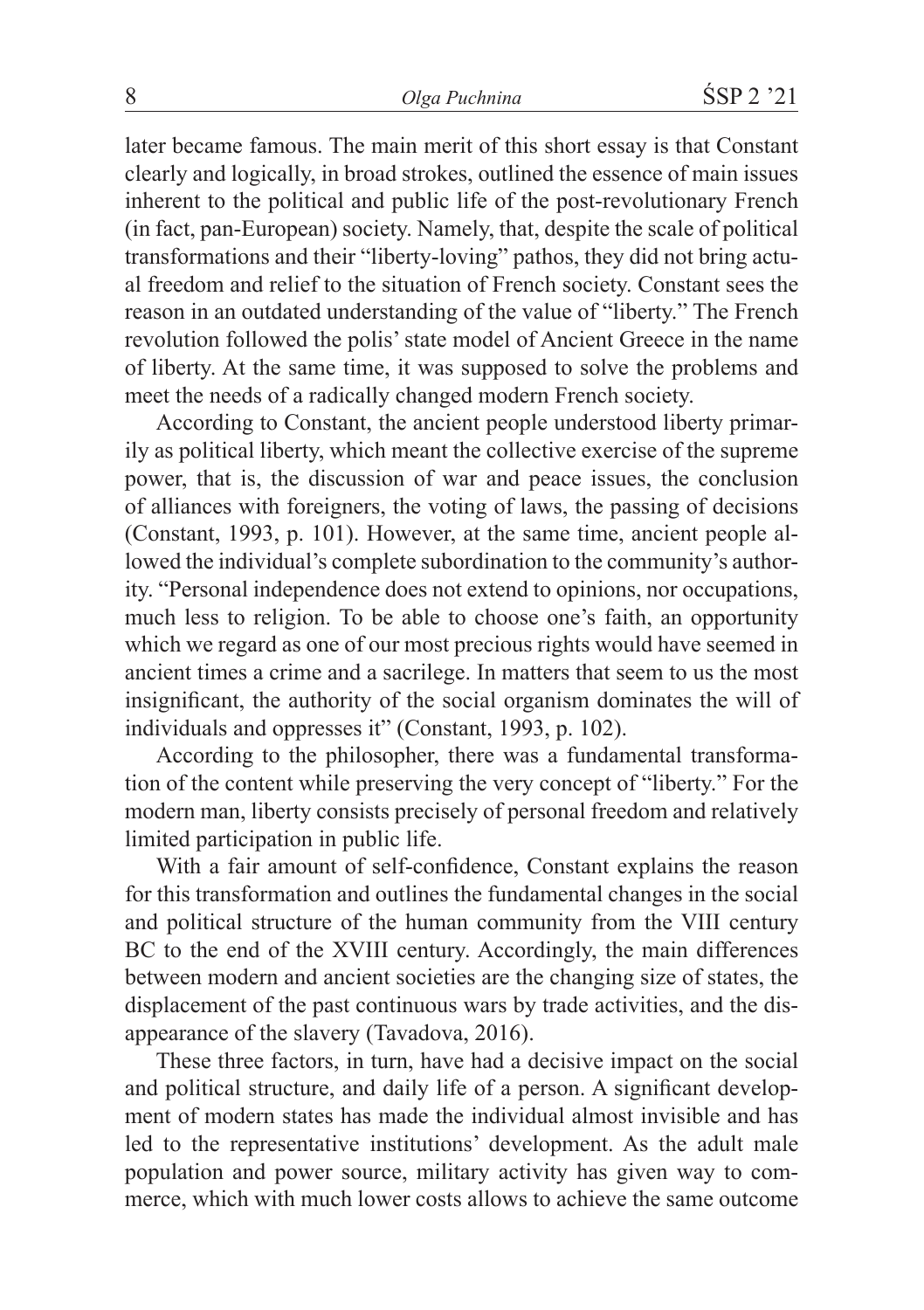and even more. However, according to Constant, trade takes up a lot of modern man's time and generally draws his attention mainly to personal interests instead of social participation. The abolition of slavery also significantly reduced the leisure opportunities inherent to a modern man.

Thus, according to Constant, the radical change in human existence conditions explains why it became impossible to follow the ancient ideal of liberty, which meant the continuous and active participation of the individual in collective political activity, already in the XIX century. Therefore, the all-attractive ideal of liberty borrowed from polis democracy times, placed on the French revolutionaries' banners, is useless (Karimov, 2012).

Constant concludes that the proper understanding of liberty is the peaceful use of personal independence, which includes the "classic" – for a person of the XXI century – freedom of speech, conscience, education, movement, property, choice of profession, and others. Civil liberties are becoming more critical for a modern person who has less and less time, opportunities, and most importantly, desire to engage in political activity (Todorov, 1997). By the way, Constant saw one of the dangers belonging to the mass society future.

With characteristic enthusiasm, the liberal philosopher advocated the development of representative government and citizen engagement in different social activities as a guarantor of personal independence and the stable and long-term existence of the state (Rosenblatt, 2009).

Constant has grasped the essence of the socio-political issue in the sphere of human life. Ideas and concepts that explain reality and set the future direction do not keep up with the actual development of society. Almost always, conventional and widespread ideas about what is necessary become archaic before they could reflect the real needs of society and persons' development accelerating each decade.

#### **Liberty in the twenty-first century**

Constant's works are essential today. Understanding individual liberty, the logic of socio-political processes, and the arguments favoring the spread of a representative government as the most relevant to the changed conditions of life seem almost truisms to us. They have firmly entered the consciousness and everyday practice of modern European people (Krasheninnikova, 2003).

However, it is difficult to argue that society made a leap in development in scale and significance no less than from the Ancient World to the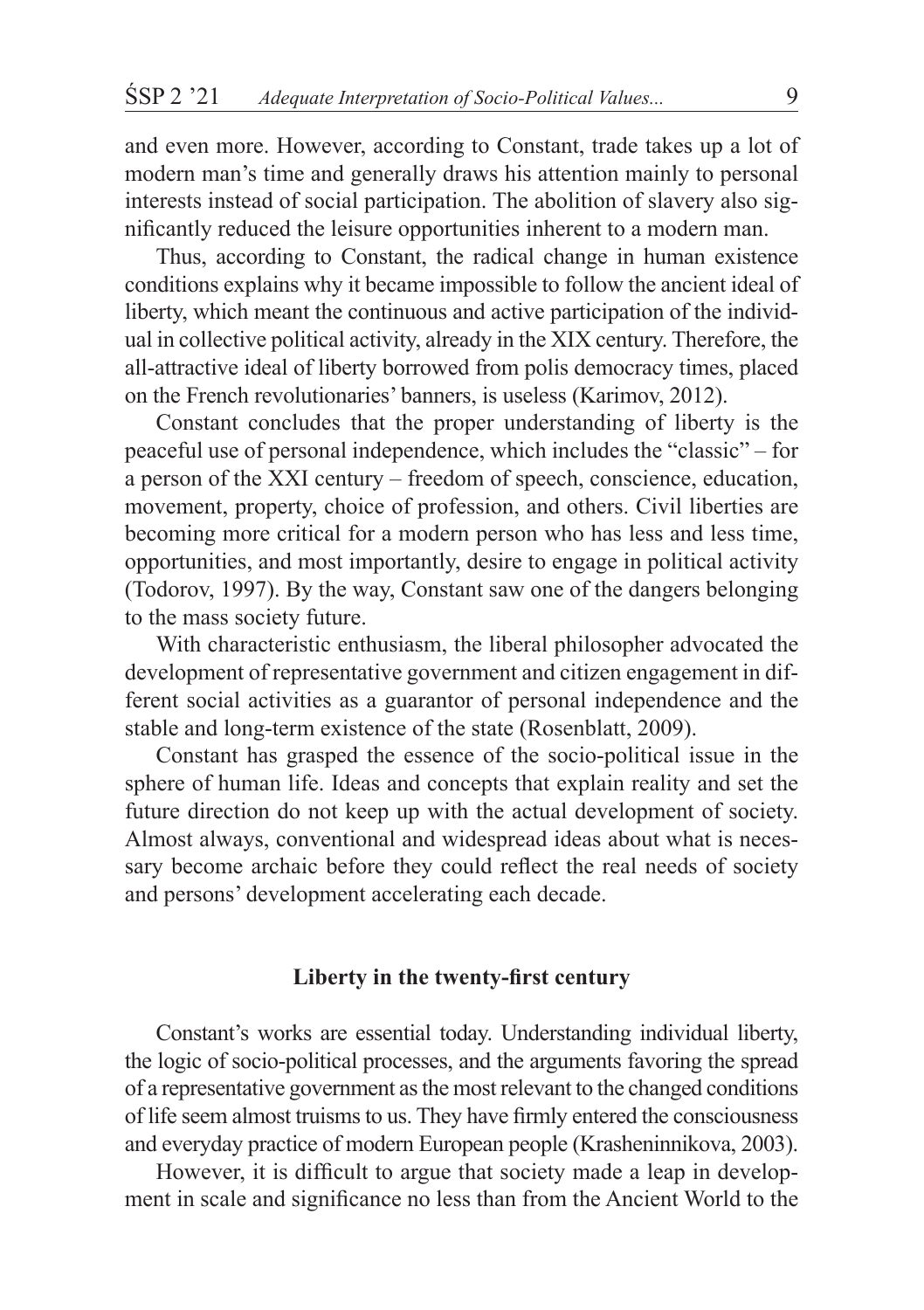Great French Revolution in the following two hundred years. Nevertheless, in the mass consciousness and socio-political rhetoric, the concept of liberty often is used precisely after Constant. Furthermore, despite the great history of the XX century's political philosophy, there is no single definition of liberty that would reflect all its essential features.

Political regimes in the era of globalization and mass development of Internet technologies are in entirely different conditions, creating new opportunities for direct political participation of an individual and a massive space for manipulation and restriction of political liberty.

The electronic culture of the XXI century defines entirely new conditions and forms of communication and self-determination in the modern world. Virtualization, free access to open information, the development of artificial intelligence, technocracy, no borders, and the dominance concerned the visual over the semantic phenomenon of mass consumption are already firmly established in our lives and change human existence. We can conclude that the man of the XXI century is a perfect new man: a "modern man is no longer just Homo Sapiens, but a largely virtualized 'biosocioelectronic' subject, which has activity both in the sphere of its bodily nature, social practice, and in a new capacity as an electronicvirtual subject, which has technological superpowers (overcoming spacetime boundaries and speeds) and which takes part in the global Internet community" (Baeva, 2013, p. 18).

However, at the level of legal norms and socio-political rhetoric, Constant's definition of liberty remains classical (Frolov, 2011, p. 60) and seems relevant.

Thus, recognized as the highest value and seemingly intuitive, liberty turns out to have entirely various meanings in different periods of history (Leroux, 2014). According to some modern scholars, the "uncertain categorical apparatus of liberal theory and fuzzy concept of liberalism is due, including conceptual and ideological flexibility of liberal theory, the desire of several liberals to implement universal and pluralistic approaches of ideas" (Gutorov, Shirinyants, 2020, p. 20).

# **Democracy as the guiding star of humanity**

There are many examples of such an interpretation of "universal" human values irrelevant to the actual state of affairs. Another polysemantic concept, for example, is democracy. Of course, Plato's nega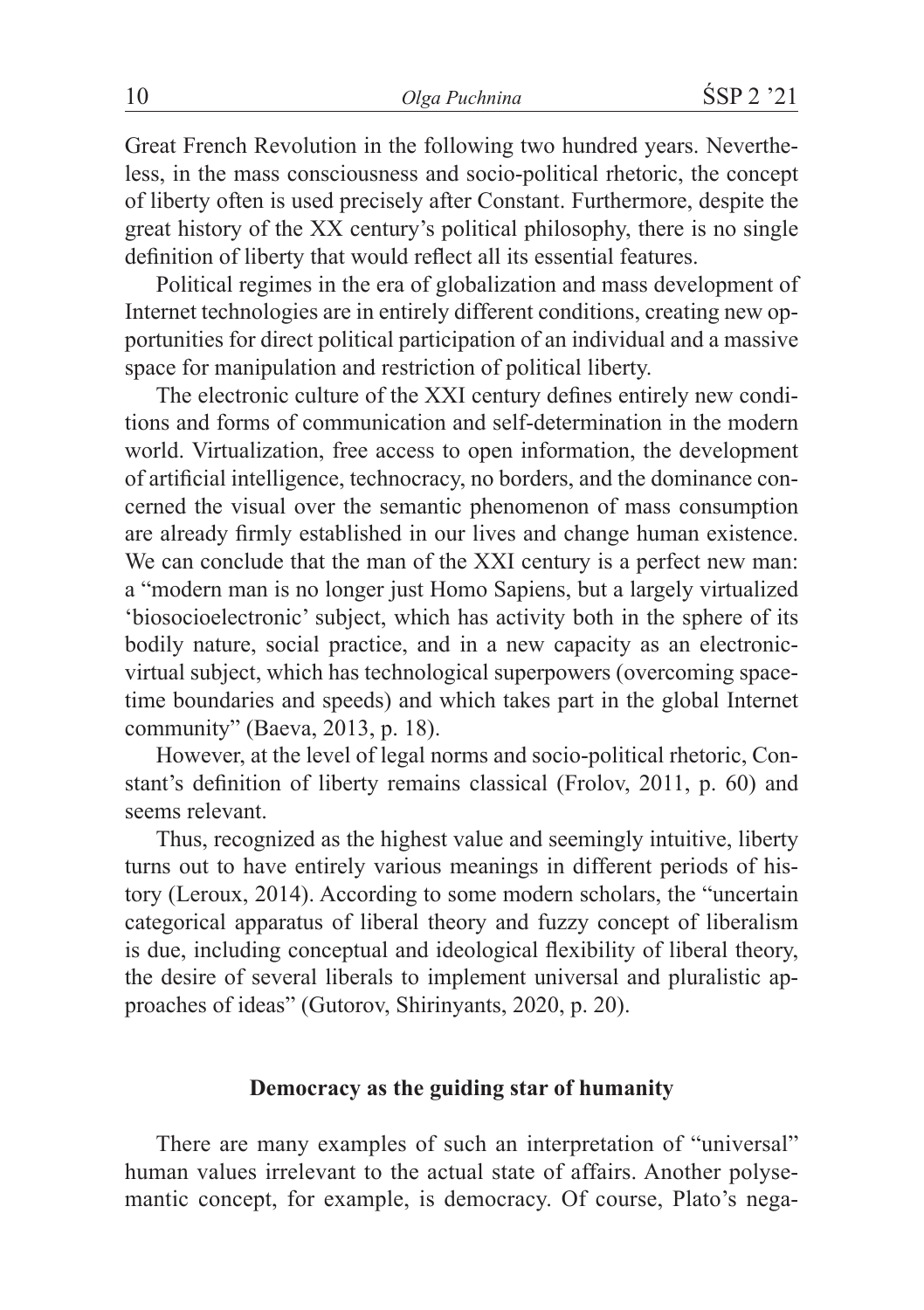tive interpretation of democracy as the most unstable and irregular government got reinterpretations. A positive assessment of democratic institutions and indirect representative government came into the light from the XVIII century. In the future, the democratic ideal of the social structure only gained strength and ideological sympathies (Vidal-Naquet, 2000; Canfora, 2006). Today, most civilized states are proud to declare themselves democratic. Even though the concept of democracy has a vibrant tradition, the main analytical tool for its features bases on the interpretation of democracy as a particular form of government – the people's power and the citizens' rights system that allows for effective political decision-making. However, this understanding of democracy is by no means the only one. Moreover, even the generally accepted definition of democracy as the public power gives excellent scope for specific content, depending on the goals and objectives set. For example, only in the Western European political literature of the XIX – first half of the XX centuries, we may trace the "birth of liberal, conservative, Marxist and social-democratic approaches to the interpretation of democracy" (Concepts..., 2006, p. 13).

It is appropriate to turn again to the history of the social and political thought of the XIX century, which gave brilliant examples of the original creative method, particularly to the works of the French philosopher and politician Alexis de Tocqueville (1805–1859). He offers an entirely different interpretation of the democracy concept, which was relevant in his time and which fits perfectly into the political development of America, Europe, and Russia in the XXI century.

Tocqueville was a member of the French aristocratic family. A real politician, at one time, even held the post of Minister of Foreign Affairs of France, the leader of the Conservative Party of order, is known in history primarily as the author of the work *Democracy in America* (1 volume  $-1835$ , 2 volume  $-1840$ ) (Wolin, 2001).

France, which had experienced unprecedented revolutionary upheavals, where the republican form of government shifted with the restoration of the monarchy, nevertheless knew very little about true democracy as a form of government, and even less about the social and political structure of the New World – the United States of America. Tocqueville goes on an extended working trip to America and then, following his impressions, writes a historical-political paper in two volumes. He gives an original assessment to the order of things compared to his usual aristocratic world of the French monarchy.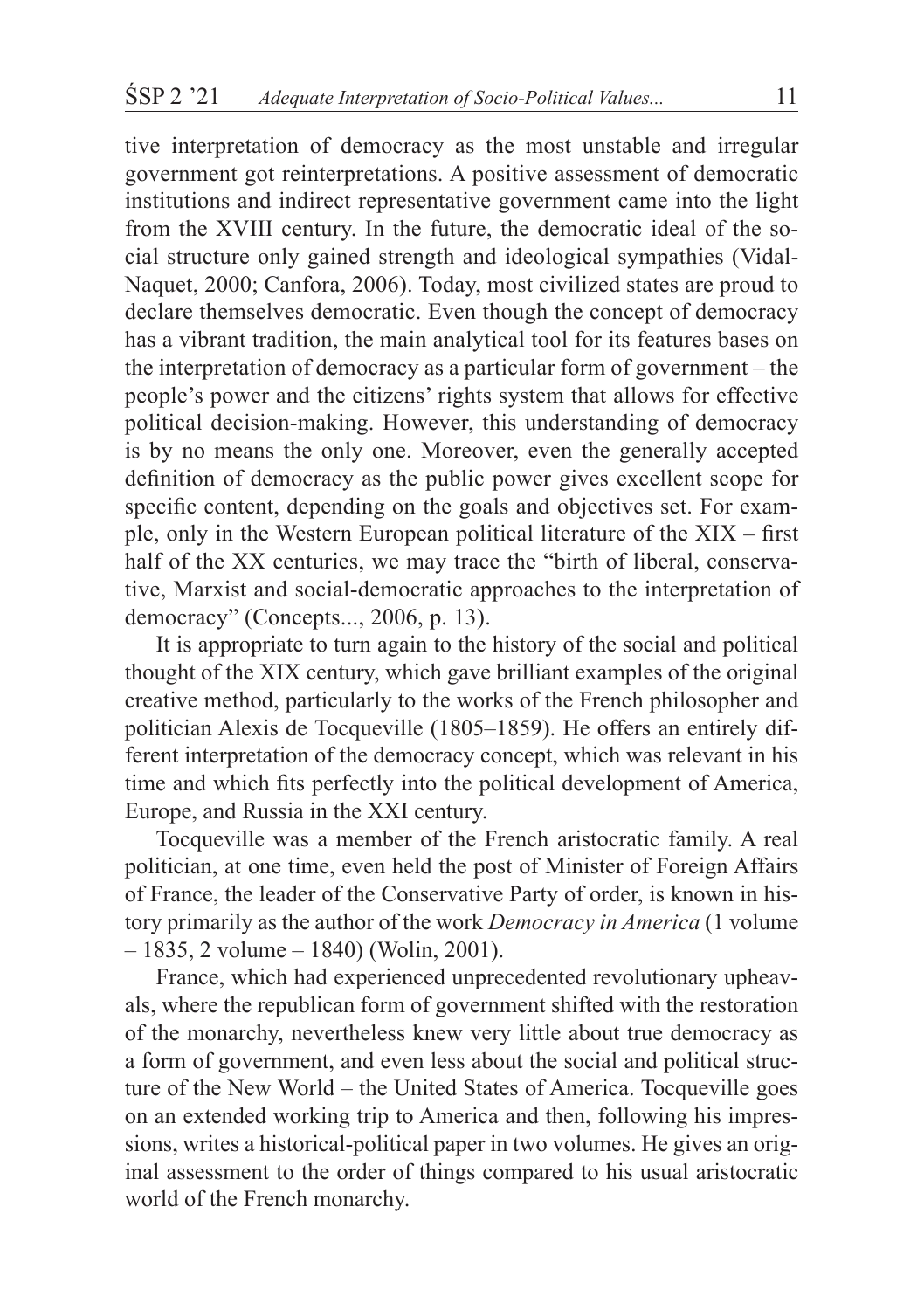First of all, Tocqueville shrewdly established the relationship between mores, faith, and political institutions, while he understood faith as a psychology and a particular perception of the world. Furthermore, psychological relations, among all other relations as economic, legal, moral, in his opinion, are the most important from the socio-political perspective. Tocqueville focused primarily on the psychology of the community. He had been one of the first to assess the role of the crowd in history.

It led him to a fundamentally different understanding of democracy: this is not just a form of government but a global trend of social development that goes back to the Middle Ages. According to Tocqueville, a continuous democratic revolution has been taking place worldwide for a long time – the universal and irreversible spread and development of democracy (Manent, 1993; Boudon, 2005). In this process, he sees something fatalistic, independent of the people's will. In the spirit of the Enlightenment, Tocqueville deduces the reasons for this direction of social development from human nature, which was adequate to the desire for liberty and equality (Benoit, 2004).

In his opinion, the essence of the democratic revolution is the destruction of the aristocratic world and its gradual replacement by a democratic system. Tocqueville sees the spread of democracy as such a global process that he compares to the spread of Christianity in his time. In a democratic society, citizens are equal among themselves, just as the Christian religion once proclaimed equality before God. By another feature uniting Christianity and democracy, Tocqueville considers the clergy replenishing from different estates. However, when proclaiming the modern equality of citizens to be greater than it has ever been, Tocqueville "resolutely breaks with the classical tradition of political science, which naturally relies on the experience of the past, and above all, on the integral experience of ancient civilization in its completeness" (Coutant, 2008). Christian civilization in its straight-line development has finally overcome the classical legacy, and the cyclical evolutions of ancient societies can no longer serve as a basis for any predictions (Salmin, 2005, pp. 224–225). "A completely new society needs a new political science", writes Tocqueville, "but we do not think about that at all. Being in the middle of a fast-flowing river, we stubbornly direct our gaze to some remnants still visible on the shore, while the current carries us away and carries us into the abyss" (Tocqueville, 1992, p. 30).

Thus, Tocqueville's concept meant an entirely new approach to defining democracy. All previous political philosophers considered democracy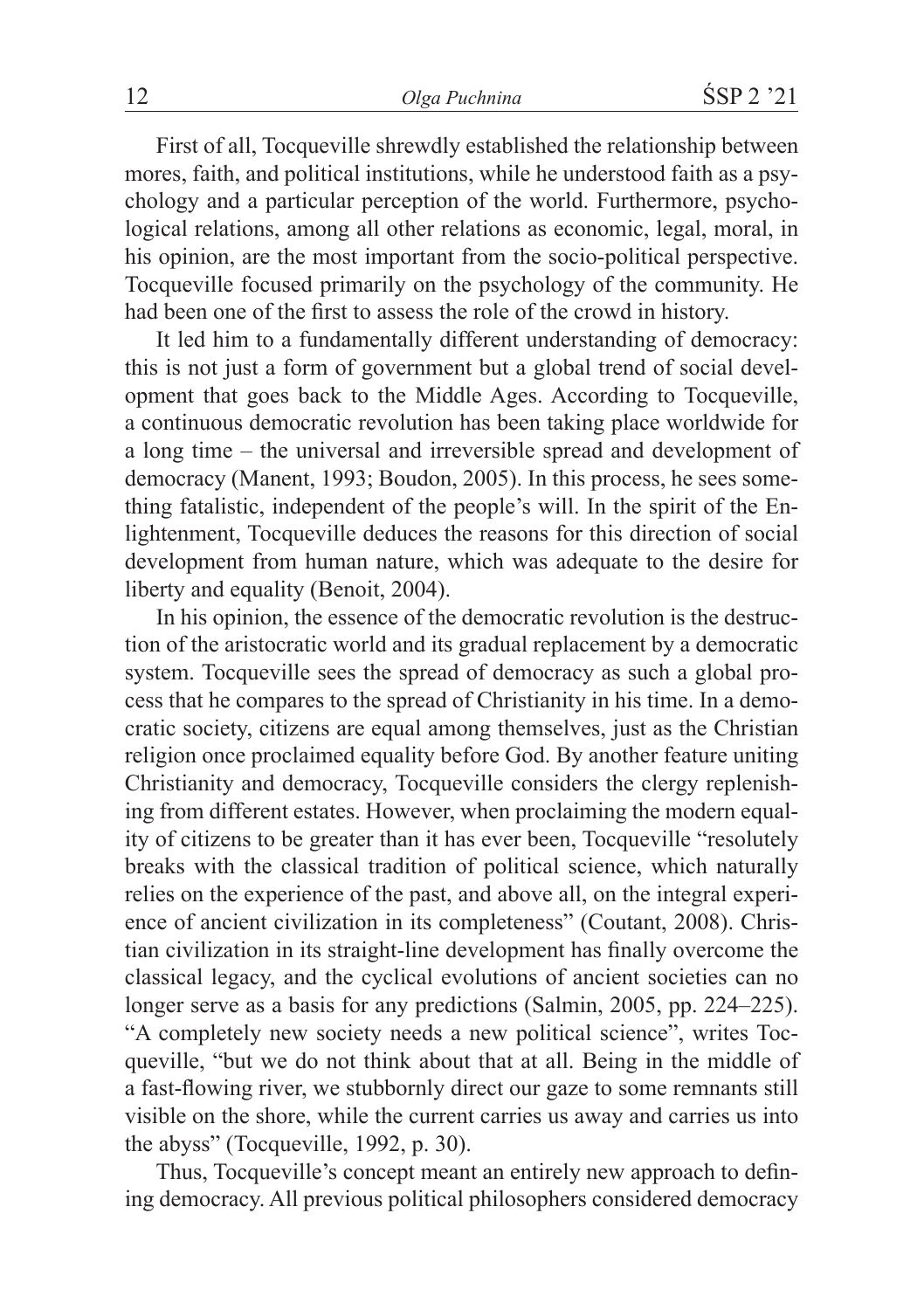primarily as a form of government, public self-government. On the other hand, Tocqueville saw something more in democracy. He saw an unprecedented historical event, the causes, and consequences of which are not confined solely to the sphere of government.

At the same time, studying the phenomenon of democracy, Tocqueville nowhere defines it as such. Interestingly, the most helpful description of Tocqueville's idea of democracy was delivered by J. St. Mill: "By democracy, Tocqueville means the equality of the estates, the absence of an aristocracy, whether it bases on political privileges or the superiority of personal importance and social power" (Mill, 1864, p. 198). Tocqueville believes that democracy is not as much a political system as a social one. In the spread of democracy, he sees the general trend of human development, of all progress – the desire for greater equality between people (Mill, 1994).

Already in the first half of the XIX century, it was evident for Tocqueville that democracy had been poorly connected with the direct form of political structure. He wrote about modern France that it had been going "maybe to despotism, maybe to the republic, but in any case to the democratic structure of society" (Tocqueville, 1992, p. 161), and this prospect awaits all humanity without exception. He wrote about this in the preface to his book *Democracy in America*: "The gradual establishment of equality is a divine inevitability. The following main features mark this process: it is global, long-term, and every day less and less dependent on people's will; all events, like all people, contribute to its development. Is it reasonable to believe that the efforts of one generation can suspend such a far-reaching social process? Does anyone think that by destroying the feudal system and defeating the kings, democracy will retreat before the bourgeoisie and the rich? Will it stop now that it has become so powerful and its opponents are so weak?" (Tocqueville, 1992, p. 24). The global "democratization" is thus irreversible and universal. However, it will lead to different consequences in different countries – in some to despotism, in others to freedom.

Speaking of the democratic revolution, Tocqueville also does not mean only the overthrow of political power literally. He assumes it to be a peaceful, social, and gradual process of expanding the rights and freedoms of citizens. However, its revolutionary nature means a radical change in social relations. The main contrast here is an aristocratic society with a rigid structure and hierarchy. Tocqueville believed that the aristocracy was falling, class inequalities were smoothing out, and classes were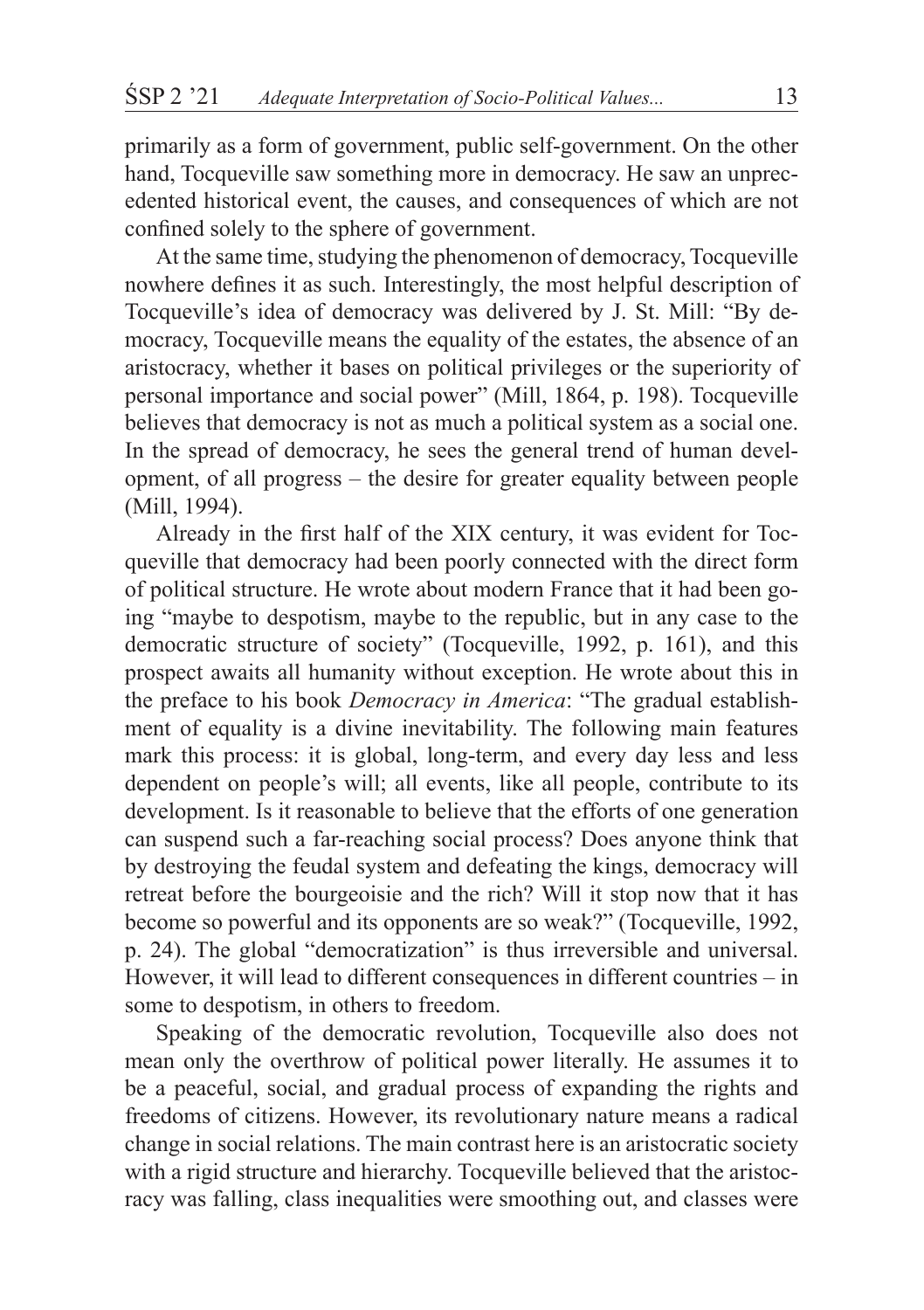equalizing. This democratic tide is going on irresistibly, growing stronger and stronger, and having already overthrown the aristocracy and the king, it will not stop before the bourgeoisie. Moreover, if for the Anglo-Saxon world and America, Tocqueville predicted a peaceful transition to democracy through reforms. Nevertheless, according to his logic, a revolutionary path was more likely for Russia and continental Europe.

According to Tocqueville, it is clear that the "democratization" cannot be simultaneous because of restructuring the social system. That is a long stage in the history of every nation. Tocqueville wrote about France, "The year 1830 ended this first period of our revolutions, or rather our revolution, because we had, among the various revolutions, only one revolution, the beginning of which our grandfathers saw, and the end of which we, in all probability, will not see" (Tocqueville, 1893, p. 10).

However, for Tocqueville it is evident that political governance also changes through a democratic change in society. Nevertheless, the establishment of equality does not guarantee freedom by default. For Tocqueville, it is apparent that democratic equality can perfectly get along with despotism. Today, in the XXI century, one can ask whether the numerous "extraordinary" and "unique" events of the last hundred years are connected with the socio-political processes of the XVIII–XIX centuries much more closely than it seems at first glance.

It is noteworthy that based on his experience of observing democracy in the most developed form in America at that time, Tocqueville does not idealize it at all. He points out, like Montesquieu, that many reasons for the people's predisposition to democracy are found in its history, the peculiar climate, the location, the specific colonial structure, the national character, the habits and interests of society. So, the fact that America has "overtaken" the rest of the world in a democratic system does not mean that this option is a model and ideal for everyone else.

Although Tocqueville was a hereditary aristocrat and sympathized with society's monarchical and traditional political structure, his attitude to democracy was reasonable and sound. Remarking that the process of developing democracy is irreversible and parallel to the development of civilization, it is no longer possible to stop it, even with a strong desire. Tocqueville poetically compares democracy in the modern world to a river – we cannot turn it around, but we can choose to drown cities or water gardens and fields with it.

That is, democracy initially contains two equally possible potencies – the equality of citizens as a true democracy and the equality of citizens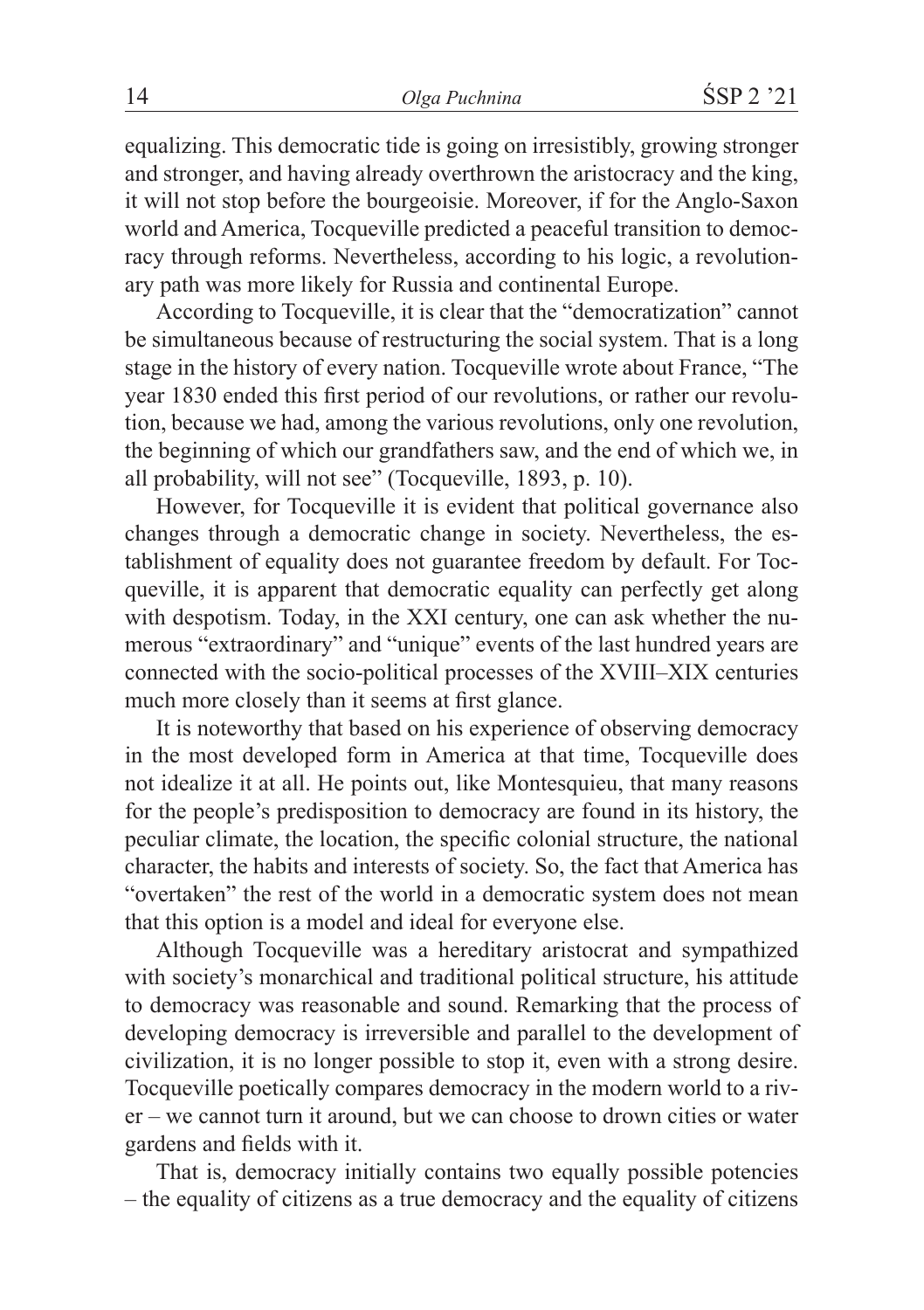in a despotic state (Drescher, 1968). The main factor that manifests itself in the democratic social system is individualism, personal independence, resulting in isolation from almost all social groups and being lost in the crowd, becoming vulnerable to manipulation by the authorities (Rousselin, 2014). Tocqueville was one of the first to turn on its head the main argument of the democracy supporters – its apparent transparency. The thinker, on the other hand, "did not equate democracy with transparency. There is something opaque about the work of democracy, no matter how successful it may be, because the driving forces of its success never fully manifest themselves on the chaotic surface of democratic life. However, Tocqueville knew that the era of democracy would be built on faith" (Runciman, 2019, p. 35).

# **Total or totalitarian equality of democracy?**

Today, Tocqueville's arguments of almost 200 years ago sound very relevant. The "democracy" concept has already become so firmly embedded in everyday socio-political discourse and has received such broad semantic connotations that its meaning has become highly blurred (Krasin, 2012). Modern authors point out such conceptual difficulties and explain it by the fact that "the democratic idea is alive, often self-renewing, open, and, as historical practice, including American, shows, internally contradictory" (Batalov, 2010, p. 39), but this does not solve the problem.

Almost all the self-proclaimed world democratic states are far from the original meaning of democracy as "the power of the people". The technology of manipulating public opinion and real-world political behavior have become almost commonplace. Individualism and the atomization of society, together with the rapid development of information technology, have made governing from above more than simple while maintaining citizens' appearance of direct participation in solving socio-political issues. It was precisely these consequences of the democratic equalization of citizens that Tocqueville feared, predicting the establishment of despotism against the background of a decline in the general intellectual level and the development of mass society.

Today democracy does not qualitatively characterize its political form, as it did two hundred years ago. However, it should be explicit in the logic of Tocqueville's reasoning as the increasing spread of equality in society.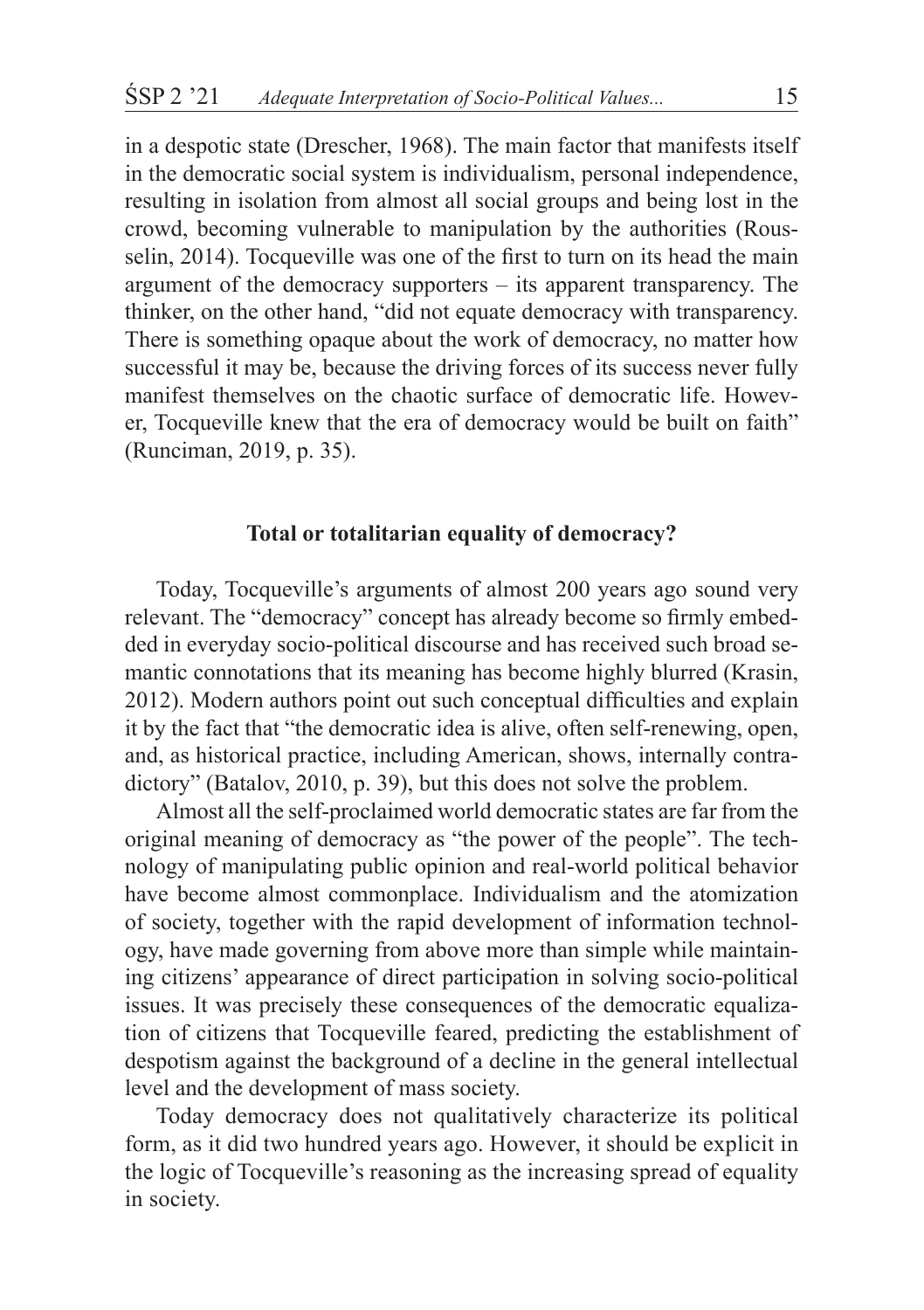If, for Tocqueville, the spread of equality in society was evident at the level of all-classes citizens, genders, and races, but did not concern the inviolable level of power at that time, today we see the development of the same trend when the last hierarchical barriers fall. Social networks in our time have already turned from entertainment into an instrument of real political struggle, which has a tremendous mobilizing and organizing potential. Universal accessibility, a significant degree of free opinions and expressions, and the instantaneous transmission of information make possible feeling closeness between citizens and the authorities. They have become a surrogate for direct polis democracy when everyone has the right and opportunity to speak out.

We can remark the tendency to erase the boundaries between power and subjects. The relationship of authority and religious humility gradually gave way to rational respect and conscious reverence for the elected leaders, and today has transformed into a fraternal relationship of equal competitors. We can say that the idea of equality of all citizens, brought to its logical conclusion, in principle calls into question the very principle and the possibility of governance and power and certainly goes further and further from the original democratic ideal.

#### **The problem of adequate interpretation**

Therefore, through the example of two fundamental for the XXI century personal values, liberty and democracy, it is apparent how large is the gap between the language of political discourse and reality. Today, Constant's idea of the need for a radical rethinking of "traditional" and "classical" ideas about a person, society, values, and goals sounds appropriate. The conceptual apparatus of the ordinary level and the professional and scientific level do not keep up with the ever-accelerating changes in the essence of social processes. The same concepts, which history is alike with human civilization, are used today uncritically, by default, and old-fashioned. At the same time, the signified has long been irrelevant or has acquired fundamentally new semantic meanings.

The ever-accelerating pace of life, the development of science and technology, the exponential growth of informatization in various human activity spheres, globalization, and the virtualization of public space lead to the gap between the declared guidelines, values. Moreover, the real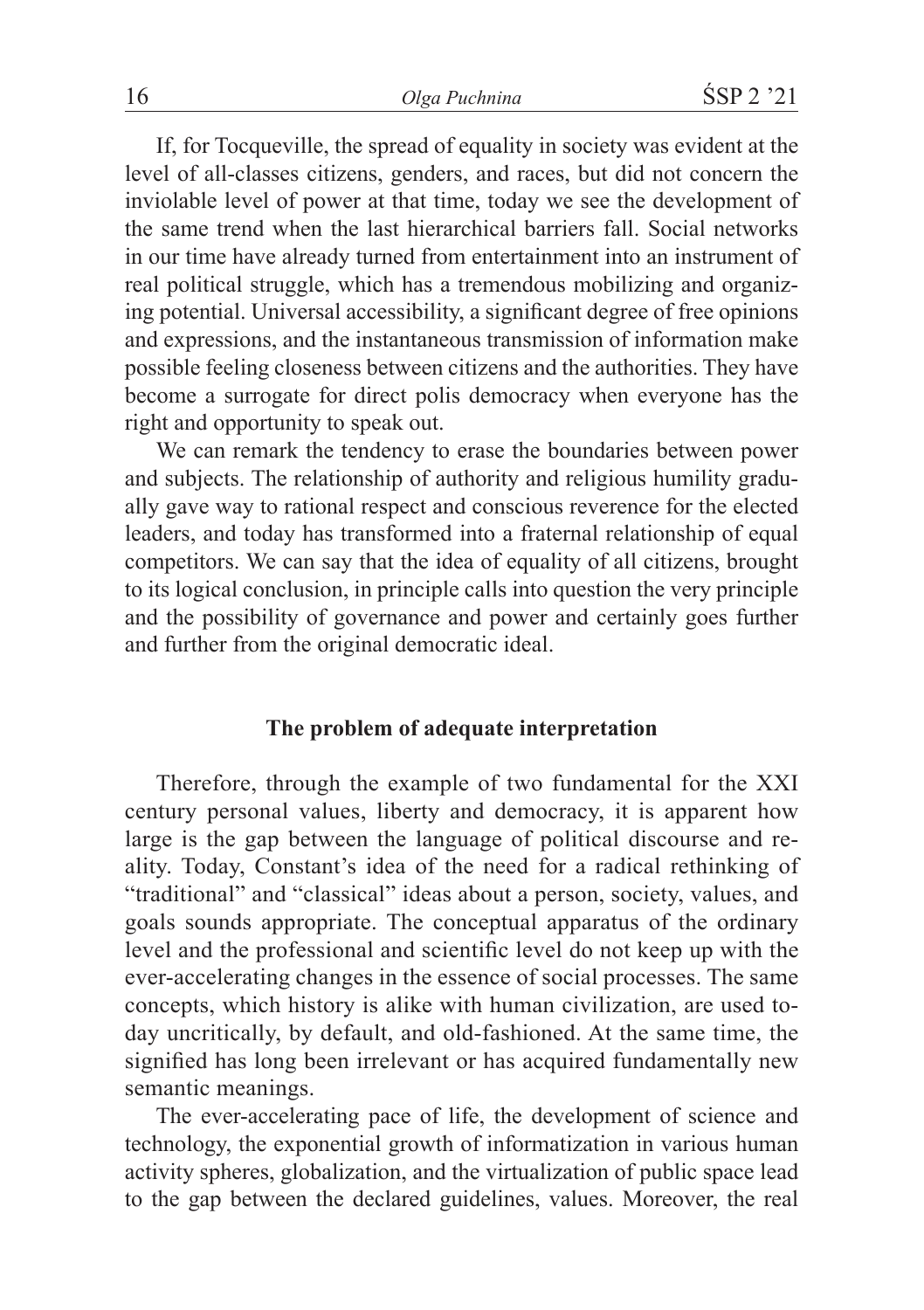needs of modern man and society are increasingly expanding. The opportunities for adequate and timely understanding of them, on the contrary, are shrinking. Many authors consider such axiological transformations connected with the transition from the industrial to the postindustrial phase of social development. They point out that these "processes can create prerequisites for the emergence of a dangerous social conflict" (Partsvaniya, Khupenia, 2018, p. 279).

The XXI century society faces a considerable number of challenges to state stability, development, and the realization of citizens' rights and freedoms. Without canceling the achievements of past eras in the field of civil law, it seems that today the problematic accents are increasingly shifting toward the digital space, information security, and the confidentiality of personal data. In this area, the most rapid but not apparent at first glance, transformations occur today. Therefore, an adequate assessment and adaptation to the inevitably changing meanings of "eternal" values is a condition for preserving political systems' potential for development and stability. Therefore, it is possible to agree with the conclusion of the modern Dutch researcher F. Ankersmit. He concludes, "Without a philosophically developed understanding of the democratic state nature, we will never be able to solve the numerous and serious political problems that we will face in the next millennium" (Ankersmit, 2014, p. 35).

#### **Bibliography**

- Ankersmit F. R. (2014), *Aesthetic politics: political philosophy beyond fact and value*, Publishing House of Higher School of Economics, Moscow.
- Baeva L. V. (2013), *Existential risks of the information age*, "Information Society", vol. 3.
- Batalov E. Ya. (2010), *The problem of democracy in American Political Thought of the XX century*, Progress-Tradition, Moscow.
- Benoit J.-L. (2004), *Understanding Tocqueville*, Armand Colin, Paris.
- Boudon R. (2005), *Tocqueville today*, Odile Jacob, Paris.
- Callot E.-F. (1987), *Liberal Thought in the nineteenth century through three moments of its formation: Benjamin Constant, Alexis de Tocqueville, Lucien A. Prévost-Paradol*, Lyon.
- Canfora L. (2006), *Democracy: history of an ideology*, Seuil, Paris.
- Concepts and Definitions of Democracy: Anthology (2006), KomKniga, Moscow, URSS.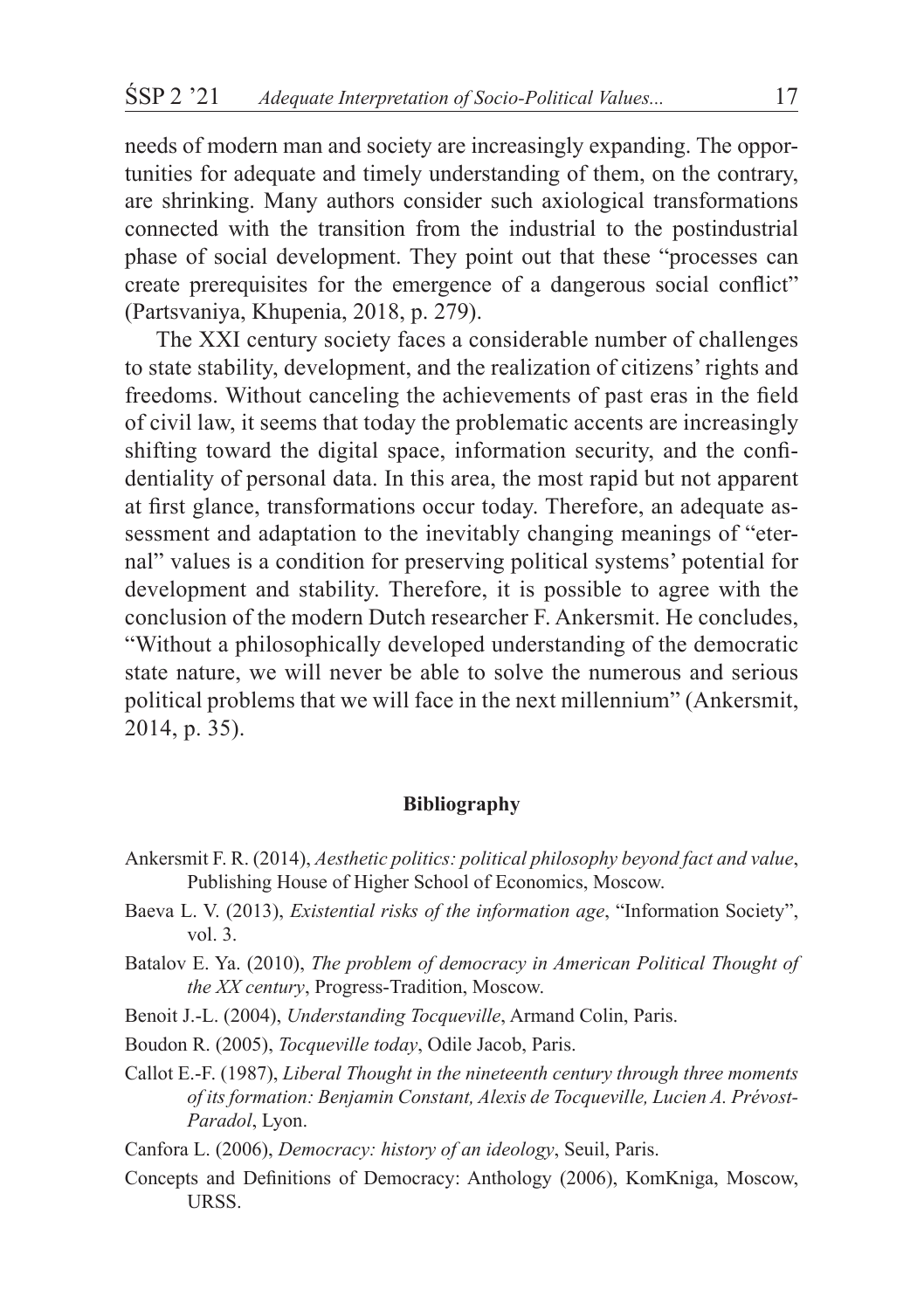- Constant B. (1993), *On the liberty of the ancients in its comparison with the liberty of modern people*, "Polis (Political Studies)", vol. 2.
- Constant B. (2000), *Principles of politics suitable for all government*, Classical French liberalism, Moscow.
- Coutant A. (2008), *Tocqueville and the democratic constitution*, Mare et Martin, Paris.
- Drescher S. (1968), *Dilemmas of Democracy: Tocqueville and Modernization*, University of Pittsburgh Press, Pittsburgh, PA.
- Frolov E. D. (2011), *Benjamin Constant and the Birth of the modern concept of the Ancient civil society*, "Vestnik Sankt-Peterburgskogouniversiteta. Series 2", vol. 3.
- Gutorov V. A., Shirinyants A. A. (2020), *Liberal tradition and modern anti-liberalism*, "Bulletin of the YankaKupala Grodno State University. Series 1. History and Archeology. Philosophy. Political Science", vol. 12 (3).
- Harrison L. E. (2008), *The Central Liberal Truth: how politics can change culture and save it*, New Publishing House: Liberal Mission Foundation, Moscow.
- Karimov A. V. (2012), *Fundamental concepts of social freedom of the XIX century*, "Socio-economic phenomena and processes", vol. 9.
- Krasheninnikova Yu. A. (2003), *Lessons of classical French liberalism for modern liberal theory*, "The Political Science", vol. 4.
- Krasin Yu. A. (2012), *On his deathbed or at the origins of reincarnation? What is happening with democracy*, "Bulletin of the RSUH. Series: Political Science. History. International relations", vol. 19 (99).
- Laboulaye E. (1905), *Political ideas of Benjamin Constant*, Russian Thought, Moscow.
- Leroux R., Hart D. M. (2014), *The golden age of French liberalism*, Ellipses, Paris.
- Manent P. (1993), *Tocqueville and the nature of democracy*, Fayard, Paris.
- Mill J. St. (1994), *Essays on Tocqueville and American society*, Vrin, Paris.
- Mill J. St. (1864–1865), *Reasonings and researches political, philosophical and historical*: In 3 ch., V. Kovalevsky, St. Petersburg.
- Partsvaniya V. R., Khupeniya N. R. (2018), *Transformation of values in the process of formation of postindustrial society*, "Liberal Arts in Russia", vol. 7, no. 4.
- Plotnikov N. S. (2017), *Notions of Liberty: Universalism and Cultural Particularity*, "Ethical Thought", vol. 17 (1).
- Rosenblatt H. (2009), *Eclipses and Revivals: Constant's Reception in France and America (1830–2007)*, The Cambridge Companion to Constant, ed. H. Rosenblatt, University Press, Cambridge.
- Rousselin P. (2014), *Democracies in danger: how the world of tomorrow will be*, Paris.
- Runciman D. (2019), *The confidence trap: history of the crisis of democracy from the First World War to the present day*, Publishing House of Higher School of Economics, Moscow.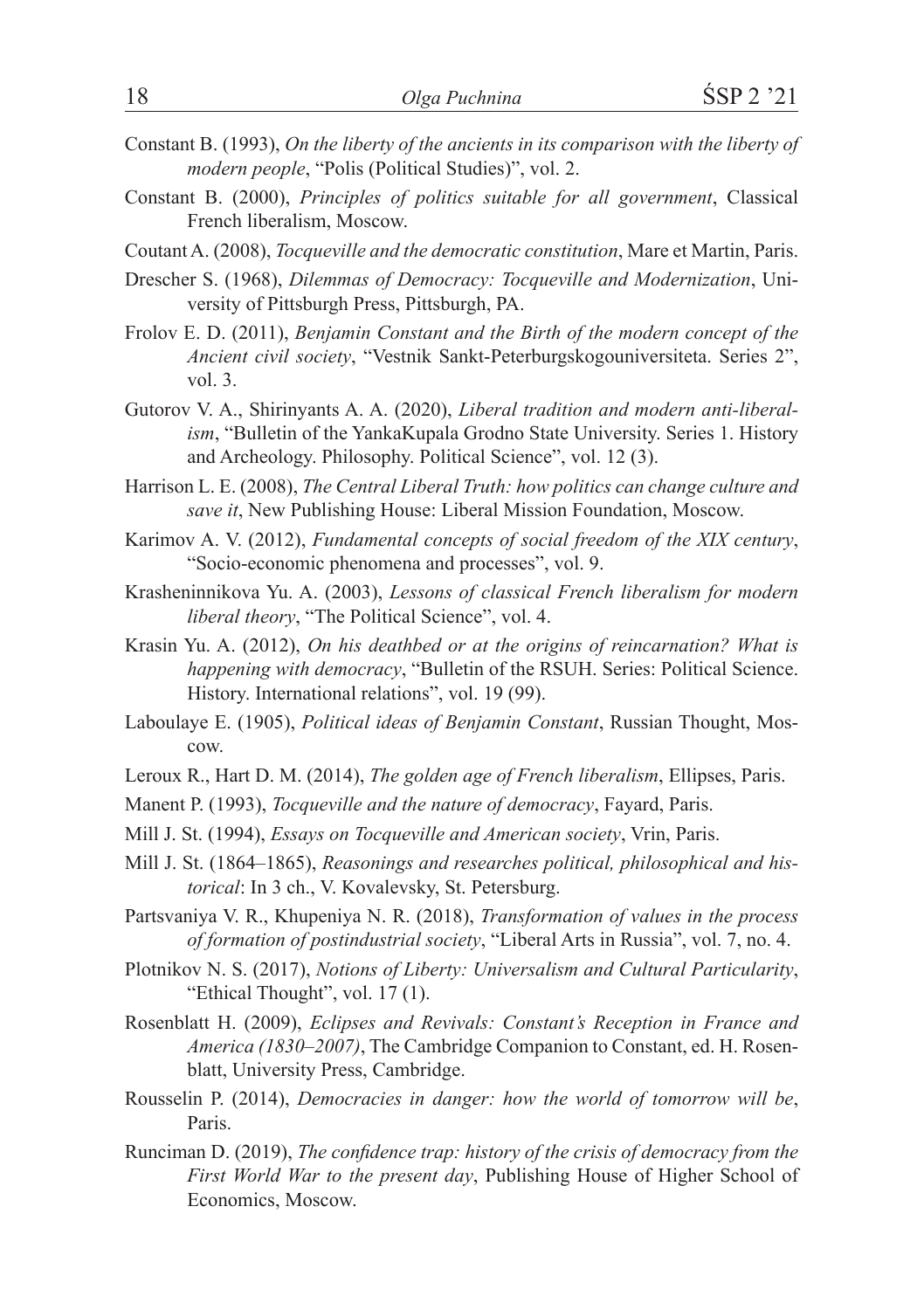- Salmin A. M. (2005), *The ideological heritage of A. Tocqueville and the modern political tradition of the West*, "Journal of Political Philosophy and Sociology of Politics' Politiya. Analysis. The chronicle. Forecast", vol. 3.
- Tavadova A. V. (2016), *Between John Stuart Mill and Alexis de Tocqueville: two concepts of freedom*, "Bulletin of the Moscow University. Series 18. Sociology and Political Science", vol. 2.

Tocqueville A. de (1893), *Memoirs*, Typo-lithography by V. Richter, Moscow.

- Tocqueville A. de. (1992), *Democracy in America*, Progress, Moscow.
- Todorov T. (1997), *Benjamin Constant: the democratic passion*, Hachette literatures, Paris.
- Tsaregorodtsev S. S., Shirinyants A. A. (2018), *In Search of Meaning: Ideas as a Factor of politics*, "Bulletin of the Russian Nation", vol. 1 (59).
- Varzin A. V. (2011), *"Freedom" in vocabularies of the 19-th beginning of the 20-th centuries: reflection of senses transformation under the influence of liberal ideology*, "Political linguistics", vol. 1 (35).

Vidal-Naquet P. (2000), *Greeks, historians, democracy: the big gap*, Paris.

Wolin S. (2001), *Tocqueville Between Two Worlds*, Princeton University Press, Princeton, NJ.

## **Adekwatna interpretacja wartości społeczno-politycznych jako problem pojęciowy w XXI w. (na przykładzie analizy pojęć B. Constant i A. Tocqueville)**

#### **Streszczenie**

Artykuł prezentuje analizę znaczącej transformacji wartości wolności, równości i demokracji w zależności od kontekstu politycznego, historycznego i społeczno- -kulturowego. Autorka rekonstruuje różnice interpretacji "uniwersalnych" wartości społeczno-politycznych przez klasycznych teoretyków liberalizmu – B. Constanta i A. de Tocqueville'a – w kontekście nowoczesnych międzynarodowych procesów politycznych. Do badania wykorzystuje metody analizy porównawczej i historycznej, a także kulturowe i aksjologiczne podejście do badania sfery ideologicznej i politycznej. W efekcie pokazuje, że starożytne rozumienie wolności nie miało znaczenia dla społeczeństwa XIX wieku. Podobnie jest w przypadku wciąż żywotnej klasycznej interpretacji wolności B. Constanta, która jednak nie jest już adekwatna do potrzeb społeczno-politycznych osób żyjących w XXI wieku. Dzieje się tak, ponieważ całkowicie nie uwzględnia ona nowej sfery ludzkiej działalności – wolności i prywatności w cyfrowym świecie. Uznając wartość demokracji, autorka zwraca uwagę, że dziś bardziej adekwatne do zrozumienia procesów politycznych jest podejście A. de Tocqueville'a. Na przykład powyborcza wojna informacyjna w Stanach Zjednoczonych w 2020 roku pokazuje znaczenie specyficznego rozumienia demokracji Tocqueville'a jako głębokiego procesu całkowitego rozprzestrzeniania się równości. Stwierdza się,